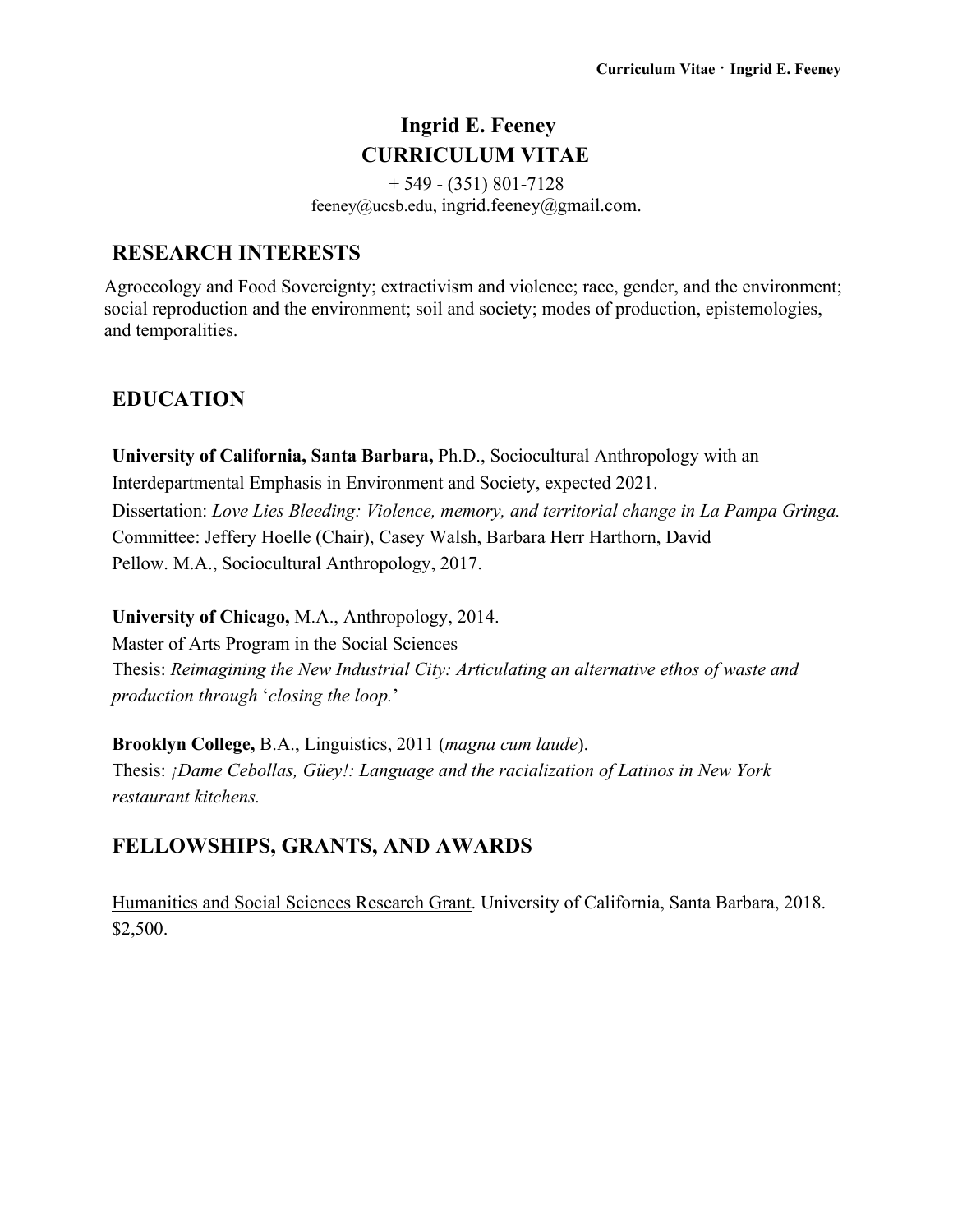Charles J. Erasmus Fund Award. University of California, Santa Barbara, 2018. \$1,175.

Charles J. Erasmus Fund Award. University of California, Santa Barbara, 2017. \$1,000.

Sociocultural Anthropology Graduate Student Research Grant. University of California, Santa Barbara, 2017: \$1,634.00.

Chemical Entanglements: Gender and Exposure Symposium Travel Grant. UCLA Center for the Study of Women, 2017. \$150.

Excellence in Teaching Award. UCSB Graduate Student Association, 2017. Nominee.

SKILLS (School Kids Investigating Language in Life and Society) Teaching Fellowship. The Institute for Social, Behavioral, and Economic Research at the University of California, Santa Barbara, 2016-2017. \$2,000.

CNS Research Fellowship in the Social Sciences and Humanities. NSF Center for Nanotechnology in Society at the University of California, Santa Barbara, 2016. \$2,500.

Charles J. Erasmus Fund Award. University of California, Santa Barbara, 2016. \$1,000.

Eugene Cota-Robles Fellowship. University of California, Santa Barbara, 2015-2020. \$53,000.

Half Tuition Scholarship. University of Chicago, 2013-2014. \$23,868.

National Science Foundation REU Grant Program. Brooklyn College; CUNY Graduate Center; North Atlantic Biocultural Organisation. 2010-2011. \$6,000.

The Anne Touger Memorial Scholarship. Brooklyn College, 2009. Awarded for excellence in expository prose with a strong commitment to social justice. \$1,500.

The Lawrence A. Madelon L. Rand Scholarship. Brooklyn College, 2009. Awarded for academic excellence to a student in the English or Linguistics programs. \$1,000.

Special Merit Award for Outstanding Contribution to the Department. Brooklyn College, English Department, 2009. \$500.

Carole Livingston Rose Memorial Scholarship. Brooklyn College, 2006, 2009. Awarded to a female poet of merit in good academic standing. \$2,000.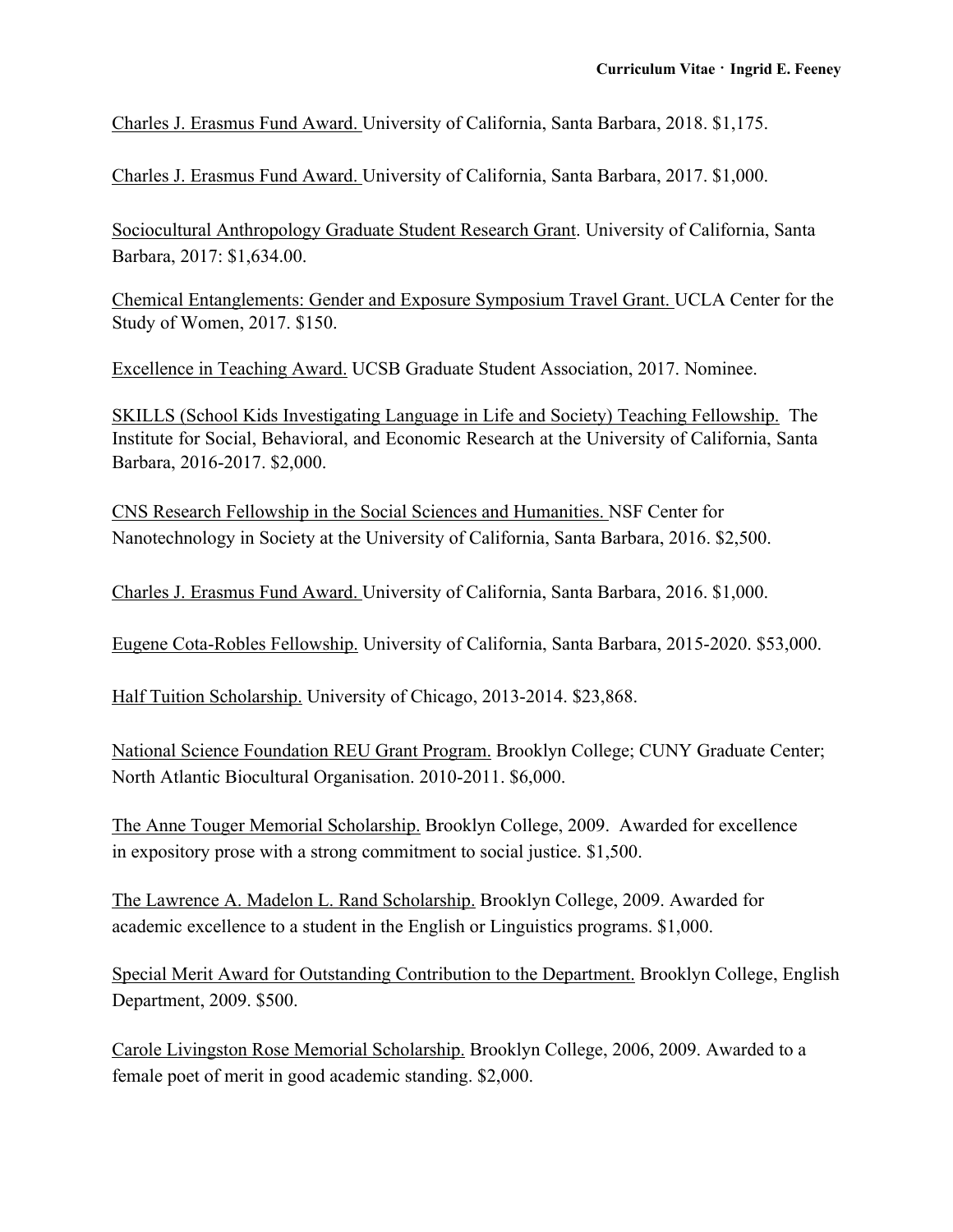Excellence Award in Italian. Brooklyn College, Department of Modern Languages, 2006.

Excellence Award in Spanish. Brooklyn College, Department of Modern Languages, 2005.

### **TEACHING EXPERIENCE**

#### Courses Taught:

Anth 104: *Language and Culture*. Santa Barbara City College. Instructor of Record. Spring 2016.

Courses TA'd:

Anth 152: *Environmental Anthropology.* University of California, Santa Barbara. Spring 2017. Anth 2: *Introduction to Cultural Anthropology.* University of California, Santa Barbara. Winter

2017.

Anth 2: *Introduction to Cultural Anthropology.* University of California, Santa Barbara. Fall 2016.

### **PEER REVIEWED PUBLICATIONS**

Feeney, Ingrid Elísabet. (2019) "Latin American *Ciencia Digna* Movement Asks: 'Science for What and for Whom?'" *Science for the People. Vol 22, Issue 1.*

Feeney, Ingrid Elísabet. (2017) "Por una Vida Digna: Science as Technique of Power and Mode of Resistance in Argentina." *Alternautas – (Re)Searching Development: The Abya Yala Chapter. Vol. 4, Issue 1.*

Feeney, Ingrid Elísabet. (2015). "Reimagining the New Industrial City: articulating an alternative ethos of waste and production through 'closing the loop'." *Society & Space Open Forum.* August.

### **OTHER PUBLICATIONS**

Feeney, Ingrid Elísabet. (2018). "Reflections on the First Ecosocialist International and the Academic Left." *Resilience.* Accessible at: https://www.resilience.org/stories/2018-06-21/ reflections-on-the-first-ecosocialist-international/.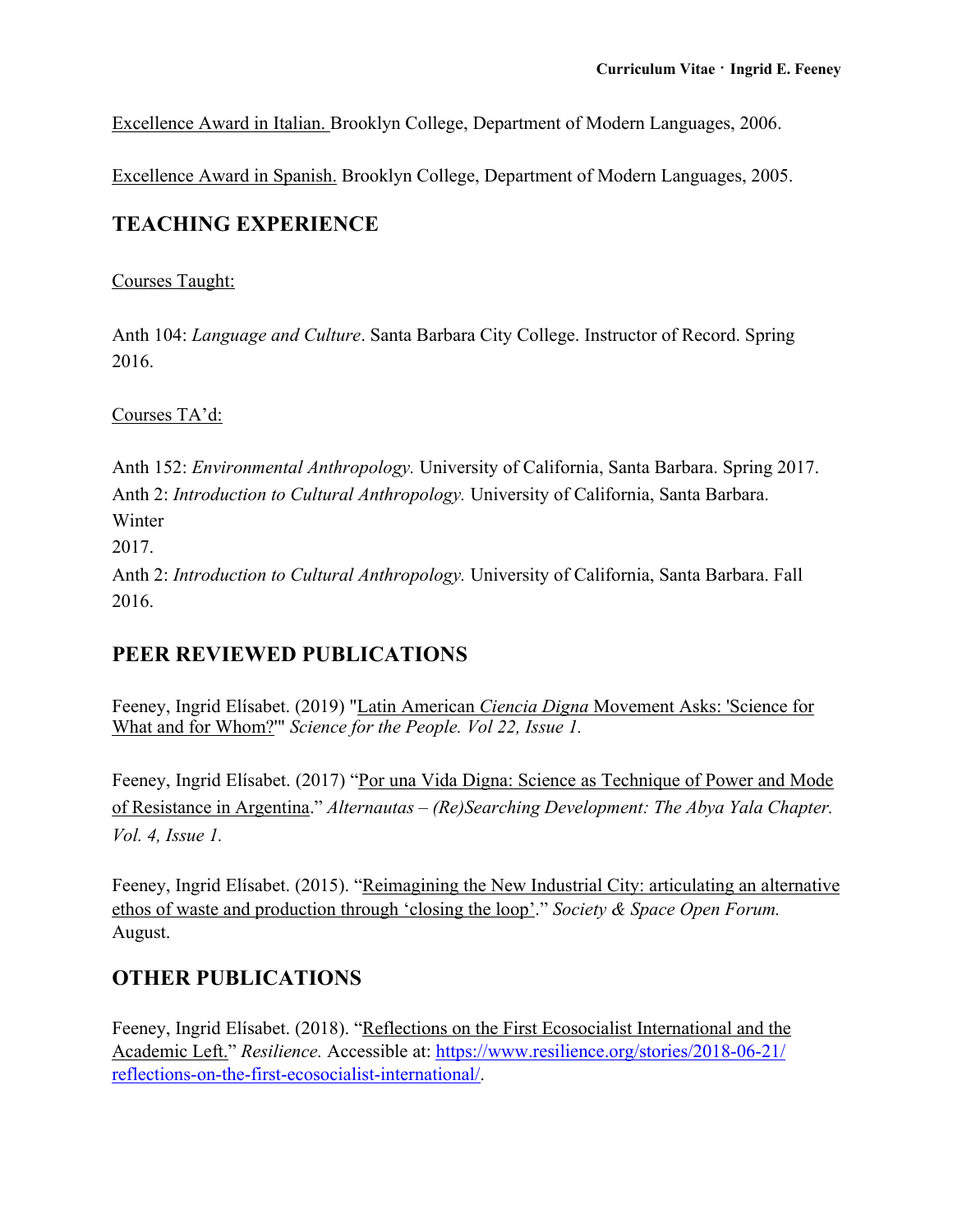## **ACADEMIC PRESENTATIONS**

*"Cuerpo(s) Territorio(s)"* roundtable discussion at the 3rd annual Women and Cities: Territorial [In]Justices conference at the National University of Córdoba in Córdoba, Argentina on 5 April, 2019.

*"Por una Vida Digna: la ciencia como técnica de poder y modo de resistencia en la Argentina"*  presented at the annual congress of the Latin American Studies Association in Barcelona, Spain on 24 May, 2018. Panel Title: "Agribusiness, (Neo)Extractivism and Food Sovereignty: Latin America at a crossroads."

*"Clean Soil, Dirty War: Soy monoculture and specters of genocide in la Pampa Gringa"*  presented at Violence, Memory, History: First Latin American and Iberian Studies Graduate Student Conference the University of California, Santa Barbara in Santa Barbara, CA on 18 May, 2018. Panel Title: "Environment and Social Conflict."

*"Ni una Fumigada Más: Burgeoning articulations of the environmental and reproductive justice movements in Argentina"* presented at the Annual Conference of the American Association of Geographers in Boston, MA on 7 April, 2017. Panel Title: "Organizing at the Intersection of Environmental and Reproductive Justice."

"*Exploring Perceived Health Risks of 'Fracking'for Shale Oil and Gas Extraction in Public Deliberations in the US and UK"* presented with Barbara Herr Harthorn, Tristan Partridge, and Laura Halcomb at the 115th Annual Meeting of the American Anthropological Association, "Evidence, Accident, Discovery," in Minneapolis, MN on 18 November, 2016. Panel Title: "Examining Health Risks and Public Perceptions/Responses: The contributions of medical anthropology."

*"Las Madres y el Monocultivo: Mobilizing motherhood and memory against GM soy and agrochemical contamination in Argentina"* presented at the 115th Annual Meeting of the American Anthropological Association, "Evidence, Accident, Discovery," in Minneapolis, MN on 18 November, 2016. Panel Title: "Scattered: GMOs in Ethnographic Context."

*"Vivas Nos Queremos, #NiUnaMenos: Organizing at the intersection of environmental and reproductive justice in Argentina"* presented at the Anthropology Graduate Colloquium at the University of California, Santa Barbara in Santa Barbara, CA on 7 November, 2016.

*"A Tale of Two Sofias: Contested visions for an Argentine agriculture in 2050"* presented at the Environmental Humanities Center Conference "The World in 2050: Creating/Imagining Just Climate Futures," at the University of California, Santa Barbara on 24 October, 2016. Panel Title: "Just Agricultural Futures."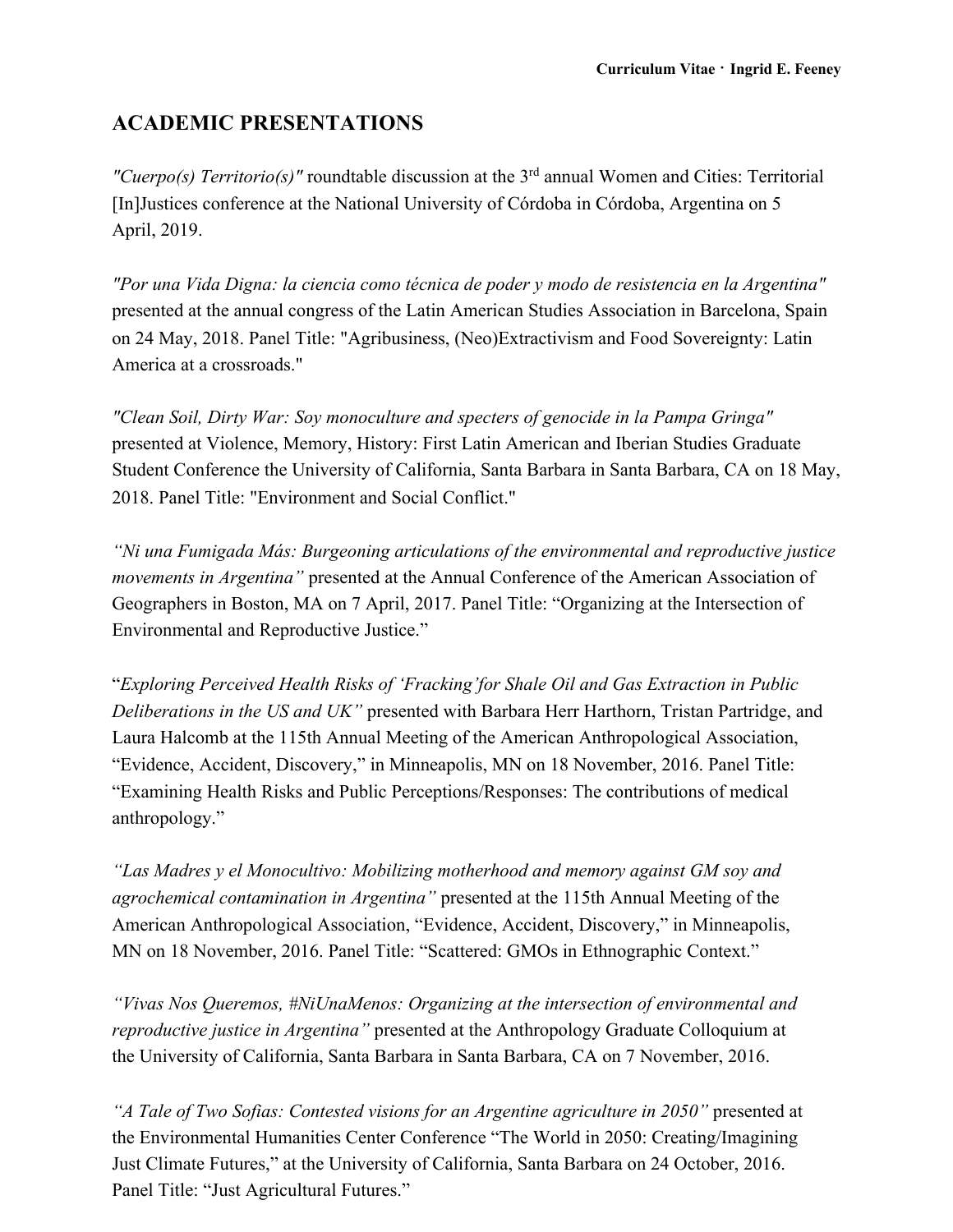*"Las Madres y el Monocultivo: Agrochemical Drifts and Women's Resistance in Argentina"*  presented at the 4th Anthropology Graduate Student Symposium at the University of California, Santa Barbara in Santa Barbara, CA on 20 May, 2016.

"*Reimagining the New Industrial City: Articulating an alternative ethos of waste and production through* '*closing the loop*'" presented at the Annual Conference of the American Association of Geographers in Chicago, IL on 22 April, 2015. Panel Title: "Making Other Worlds Possible IV: Discards, Degrowth, and Diverse Economies II."

"*Reimagining the New Industrial City: Articulating an alternative ethos of waste and production through* '*closing the loop*'" presented at the 113th Annual Meeting of the American Anthropological Association, "Producing Anthropology," in Washington D.C. on 5 December, 2014. Panel title: "Waste, Materiality, and Ecological Imaginations: Addressing Social and Environmental Processes in Burgeoning Wastescapes."

"*Disco Sticks and Catcher's Mitts: gender and terms for the genitals among New Yorkers*" presented at the HULLS (Hunter Undergraduate Linguistics and Language Study) Conference in New York, NY on 11 May, 2011.

*"Reclaiming Identity, Rebuilding Community: the resilience of Garifuna Culture in NYC"*  presented at the Brooklyn College English Majors' Tea and Awards Ceremony in Brooklyn, NY on 22 April, 2011.

### **GUEST LECTURES**

"*Ethical Dilemmas and Personal Safety in Activist Ethnography"* presented in ANTH 129 *Ethnographic Research Methods* at the University of California, Santa Barbara in Santa Barbara, CA on 13 February 2018.

*"Agriculture(s) and the environment."* presented in AP Environmental Science class at Academia Avance High School in Los Angeles, CA on 26 January, 2018.

*"What is Environmental Justice?"* presented in AP Environmental Science class at Academia Avance High School in Los Angeles, CA on 24 August, 2017.

*"Paths to Careers in Anthropology and the Environment"* presented at career day, Academia Avance High School in Los Angeles, CA on 23 March, 2017.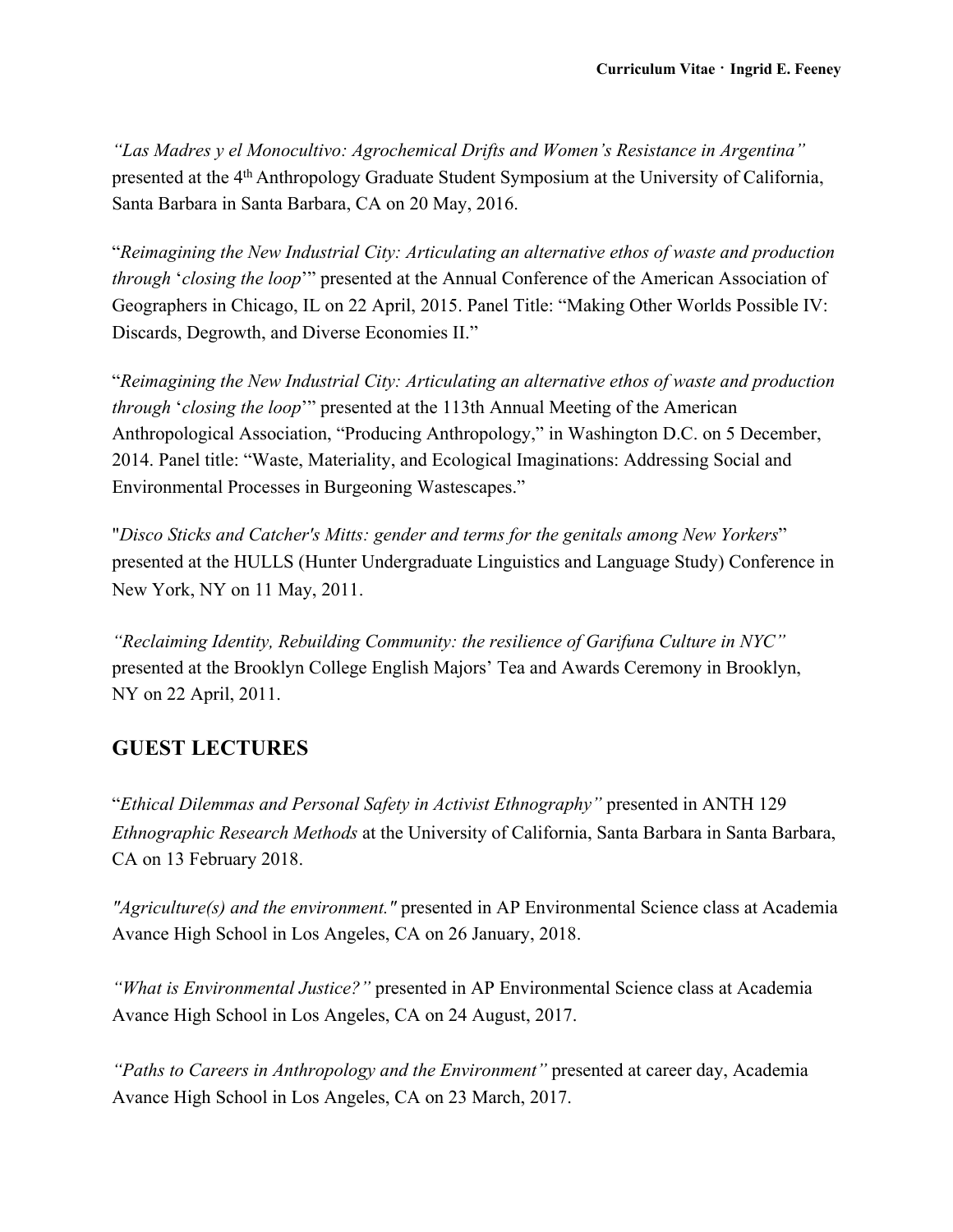"*Ethics in Feminist Ethnography"* presented in ANTH 129 *Ethnographic Research Methods* at the University of California, Santa Barbara in Santa Barbara, CA on 15 February 2017.

"*Commodities"* presented in ANTH 2 *Introduction to Cultural Anthropology* at the University of California, Santa Barbara in Santa Barbara, CA on 21 November 2016.

### **FIELD EXPERIENCE**

Ethnographic Research: Argentina, 20 months; Chicago, 6 months; New York City 6 months. Archaeology and Historical Ecology: Iceland, Barbuda, and Serbia.

### **AFFILIATIONS**

CERN Community Economies Research Network. Hoelle Culture and Environment Lab. Instituto de Tecnología Socio-Ambiental. Left Coast Political Ecology. Science for the People (Technology Working Group). The Climate Justice Project. UCSB Interdepartmental Emphasis in Environment and Society. Union of Concerned Scientists Network.

#### **SERVICE**

Journal of Political Ecology, Editorial Assistant. Nexus: The Canadian Student Journal of Anthropology, Reviewer. UCSB Anthropology Graduate Student Association, Diversity Committee Chair. 2015- 2017. UCSB Next System Project Teach-in, Steering Committee Member. 2016. UCSB Department of Anthropology Search Committee for Sociocultural Anthropologist, Graduate Student Representative. 2017. UCSB Search Committee for the Dean of Social Sciences, Graduate Student Representative. 2017. Brooklyn College Learning Center, Writing Tutor. 2007 - 2011.